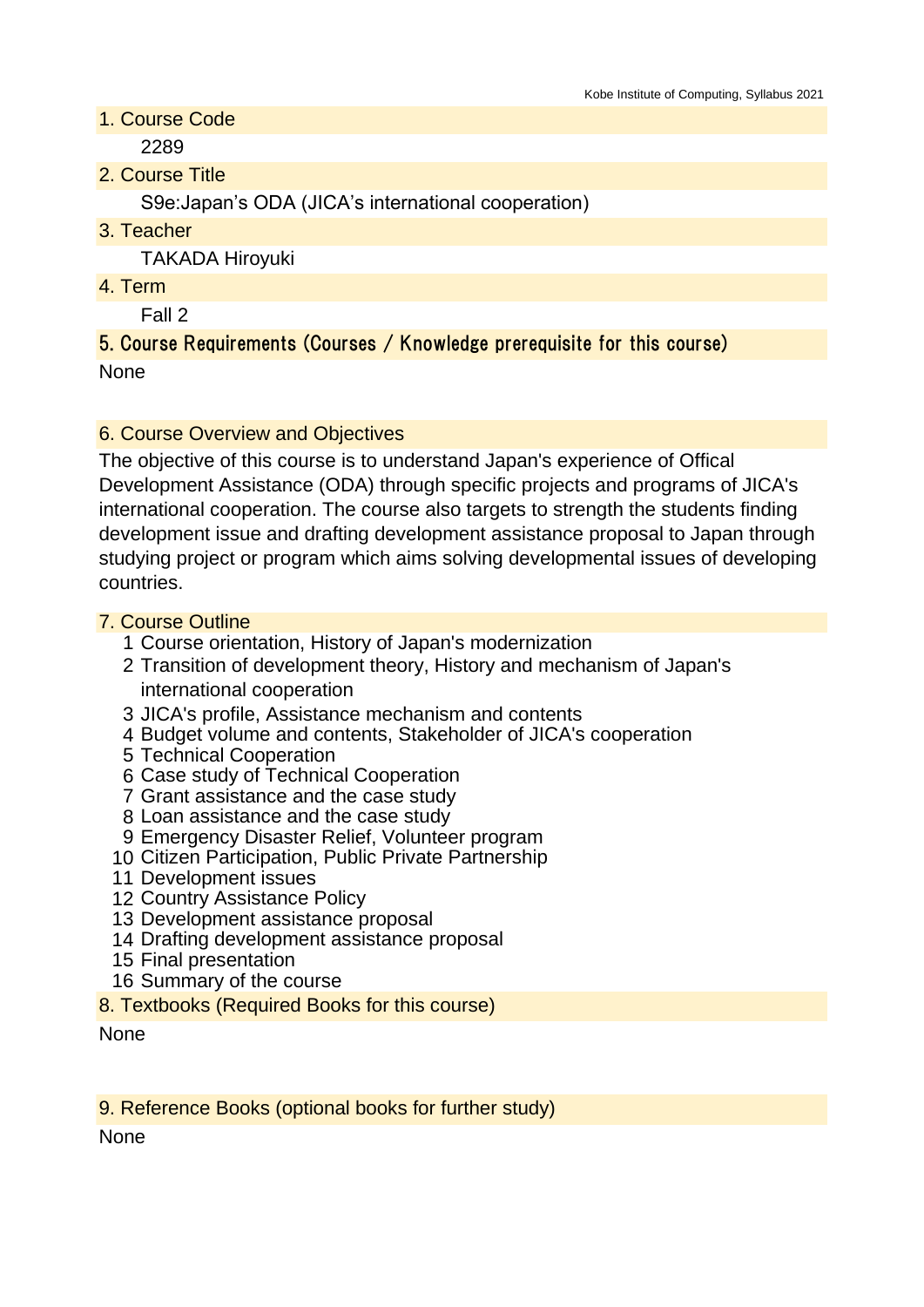### 10. Course Goals (Attainment Targets)

- (1) To understand the feature of Japan' Official Development Assistance.
- (2) To understand JICA's international cooperation through specific projects and
- (3) To study development issues and country assistance policy of Japanese
- (4) To become able to draft a project proposal for Japanese Official Development
- (5)
- (6)
- (7)
- (8)

11. Correspondence relationship between Educational goals and Course goals

| Educational goals of the school | <b>Course Goals</b>                                                          |                            |             |
|---------------------------------|------------------------------------------------------------------------------|----------------------------|-------------|
| High level ICT                  | Basic academic skills                                                        |                            |             |
| skills                          | Specialized knowledge and literacy                                           |                            |             |
| Human skill<br>(Tankyu skill)   | Ability to continually improve own strengths                                 |                            |             |
|                                 | Ability to discover and Problem setting<br>resolve the problem<br>in society |                            | (3)(4)      |
|                                 |                                                                              | <b>Hypothesis planning</b> | 1)(2)(3)(4) |
|                                 |                                                                              | <b>Hypothesis testing</b>  |             |
|                                 |                                                                              | <b>Practice</b>            |             |
|                                 | Fundamental                                                                  | Ability to step forward    |             |
|                                 | Competencies for                                                             | Ability to think through   | 1)(2)(3)(4) |
|                                 | <b>Working Persons</b>                                                       | Ability to work in a team  |             |
| <b>Professional ethics</b>      |                                                                              |                            |             |

#### 12. Evaluation

| Goals                   |                                                                        |                                                                |                | Evaluation method & point allocation |                                 |       |
|-------------------------|------------------------------------------------------------------------|----------------------------------------------------------------|----------------|--------------------------------------|---------------------------------|-------|
|                         | examination                                                            | Quiz                                                           | <b>Reports</b> |                                      | <b>PresentationDeliverables</b> | Other |
|                         |                                                                        |                                                                |                |                                      |                                 |       |
| $\overline{2}$          |                                                                        |                                                                |                |                                      |                                 |       |
| $\overline{3}$          |                                                                        |                                                                |                |                                      |                                 |       |
| 4                       |                                                                        |                                                                |                |                                      |                                 |       |
| 5                       |                                                                        |                                                                |                |                                      |                                 |       |
| 6                       |                                                                        |                                                                |                |                                      |                                 |       |
|                         |                                                                        |                                                                |                |                                      |                                 |       |
| ΄8                      |                                                                        |                                                                |                |                                      |                                 |       |
| Allocation              |                                                                        |                                                                |                | 60                                   | 40                              |       |
| 13. Evaluation Criteria |                                                                        |                                                                |                |                                      |                                 |       |
| Examination             |                                                                        |                                                                |                |                                      |                                 |       |
|                         |                                                                        |                                                                |                |                                      |                                 |       |
|                         |                                                                        |                                                                |                |                                      |                                 |       |
| Quiz                    |                                                                        |                                                                |                |                                      |                                 |       |
|                         |                                                                        |                                                                |                |                                      |                                 |       |
|                         |                                                                        |                                                                |                |                                      |                                 |       |
|                         |                                                                        |                                                                |                |                                      |                                 |       |
| <b>Reports</b>          | Given contents in the class and own experience or interest must be     |                                                                |                |                                      |                                 |       |
|                         | combined concretely.                                                   |                                                                |                |                                      |                                 |       |
|                         |                                                                        |                                                                |                |                                      |                                 |       |
| Presentation            |                                                                        | Development assistance proposal must be presented based on the |                |                                      |                                 |       |
|                         | student own interest in line with the Japan's assistance policy to the |                                                                |                |                                      |                                 |       |
|                         | target country and appropriate formality of assistance modality.       |                                                                |                |                                      |                                 |       |
|                         |                                                                        |                                                                |                |                                      |                                 |       |
| <b>Deliverables</b>     |                                                                        |                                                                |                |                                      |                                 |       |
|                         |                                                                        |                                                                |                |                                      |                                 |       |
|                         |                                                                        |                                                                |                |                                      |                                 |       |
|                         |                                                                        |                                                                |                |                                      |                                 |       |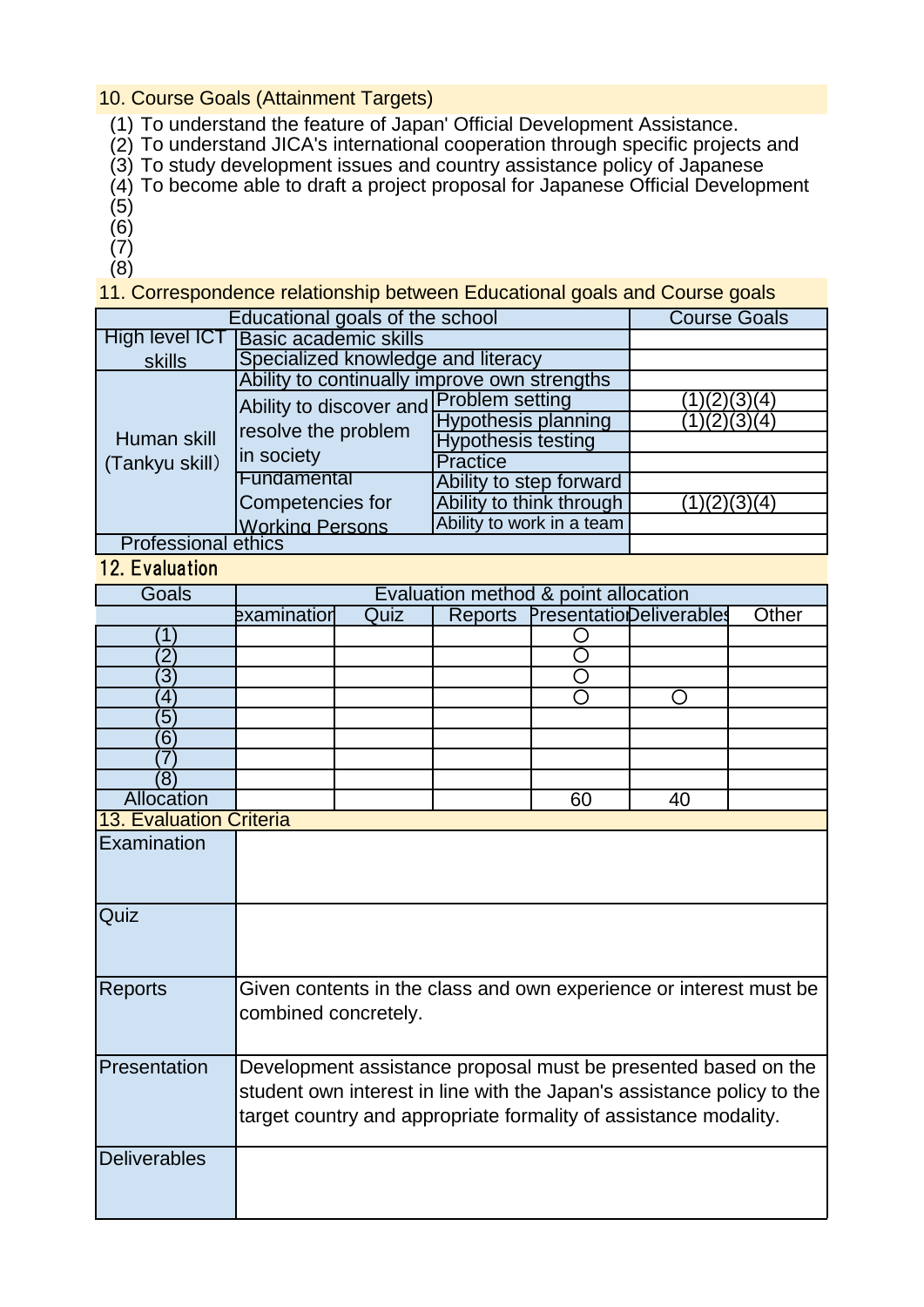| Other                                                                                                   |                                                        |                                                                  |              |  |  |  |
|---------------------------------------------------------------------------------------------------------|--------------------------------------------------------|------------------------------------------------------------------|--------------|--|--|--|
| 14. Active Learning                                                                                     |                                                        |                                                                  |              |  |  |  |
|                                                                                                         |                                                        | Hourly percentage of active learning within the whole class time | 50%          |  |  |  |
| Active learning such as problem solving assignment using the<br>knowledge and skills acquired in class. |                                                        |                                                                  |              |  |  |  |
|                                                                                                         | 2 Active learning such as group works and discussions. |                                                                  |              |  |  |  |
|                                                                                                         |                                                        | 3 Outcome presentations and feedbacks.                           | All the time |  |  |  |
|                                                                                                         | conducted.                                             | 4 Students actively make decisions on how the class should be    | Not at all   |  |  |  |

# 15. Notes

1. This course does not use any textbook.

2. Students need to access open sources.

3. Course materials will be provided on Moodle.

4. Presentation and deliverables will be done by individual.

5. Evaluation will be made on presentation, deliverables. Further instruction will be provided in due course.

# 16. Course plan

(Notice) This plan is tentative and might be changed at the time of delivery

Lesson 1-2:Introduction of Japan's ODA

(Lecture, 120 min. /Discussion 60 Min.)

As the start of the course, the goal of this course and evaluation method are provided after self-introduction.

 Then, the students learn history and feature of Japan's Official Development Assistance (ODA) .

 The transition of international development theories will be reviewed. In latter part, the students will present own idea about Japan's ODA on strength

and weakness.

Lesson 3-4:JICA's profile

(Lecture, 120min. / Discussion,60min. )

The history and current organization structure of JICA will be explained with its function and role.

 The feature and the budget size will be explained on the types of assistance. Relationship among JICA and stakeholders of Japan's ODA will be explained. After the lecture, students are requested to present own experience on JICA's activity.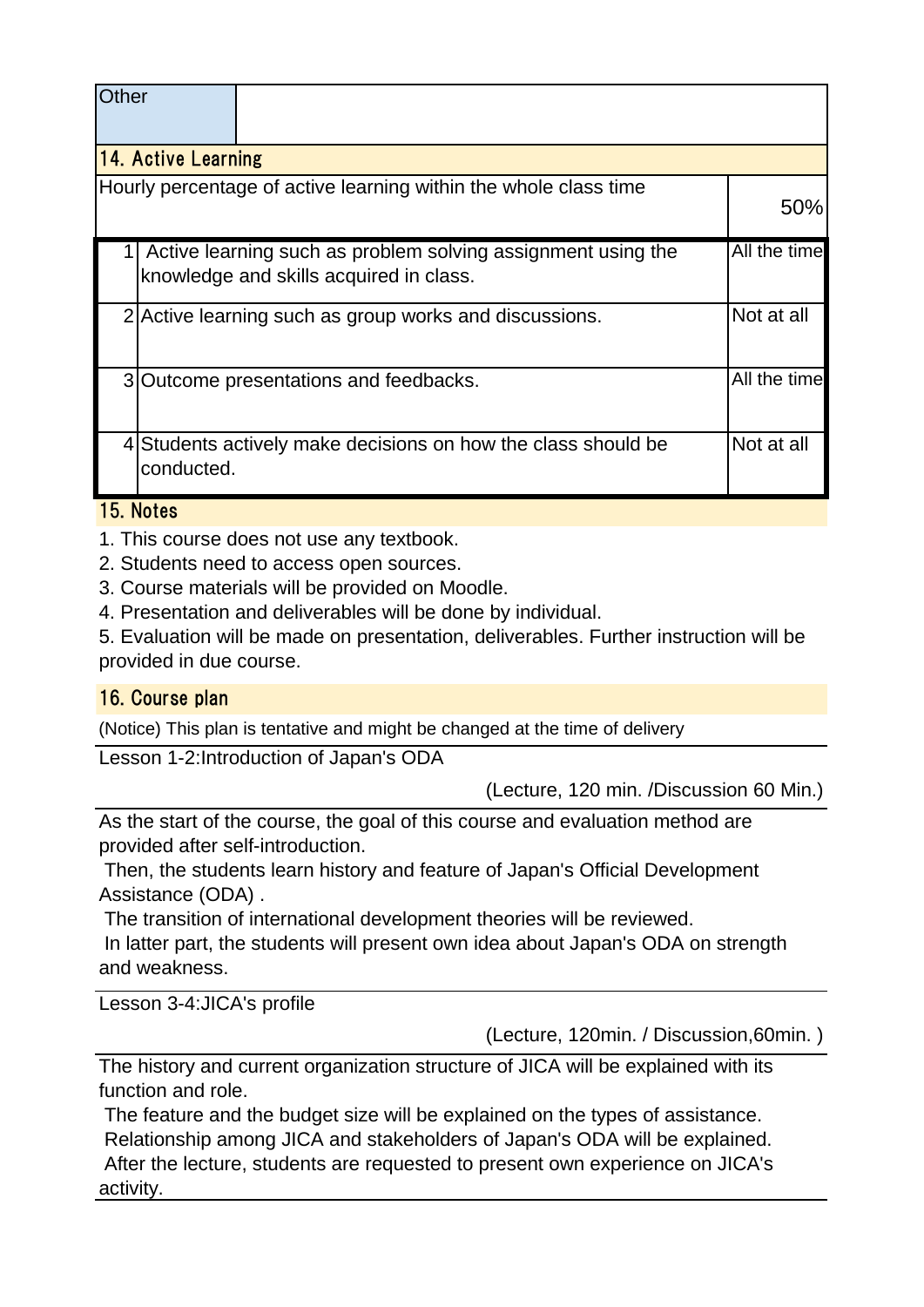Lesson 5-6:Case study 1: Technical Cooperation And

(Lecture, 120min. / Discussion,60min. )

The real projects will be introduced on technical cooperation. After the lecture, students are requested to show own interest of the types of technical cooperation.

Lesson 7-8:Case study 2: Financial Assistance: Grants and Loans

(Lecture, 120min. / Discussion,60min. )

The real projects will be introduced on grants and loans. After the lecture, students are requested to show own interest on the types of financial assistance to solve own development issue.

Lesson 9-10:Case study 3: Emergency Disaster Relief, Citizen Participation and Public-PrivatePartnership

(Lecture, 120min. / Discussion,60min. )

The real projects will be introduced on emergency disaster relief, volunteer, citizen partnership and public-private partnership. After the lecture, students are requested to show own interests on the programs.

Lesson 11-12:Development issues and country assistance policy

(Lecture, 90 min. / Discussion, 90 min.)

Students will be expected to choose the own interest of the development issue and country in the lesson. Development issues and country assistance policy of Japan's ODA will be explained with the data resource. Students will study for appropriate development issue based on Japan's country assistance policy. After the study, students will be requested to present the selected development issue and country at class.

Lesson 13-14:Development assistance proposal

(Lecture, 60min. /Discussion,120min.)

Types of request forms will be explained on Japan's development assistance. Students will study for appropriate type of development assistance proposal for the country and development issue which have been selected at the lesson 11-12. After the lesson, students will be requested to submit the draft of the development assistance proposal form before the final presentation.